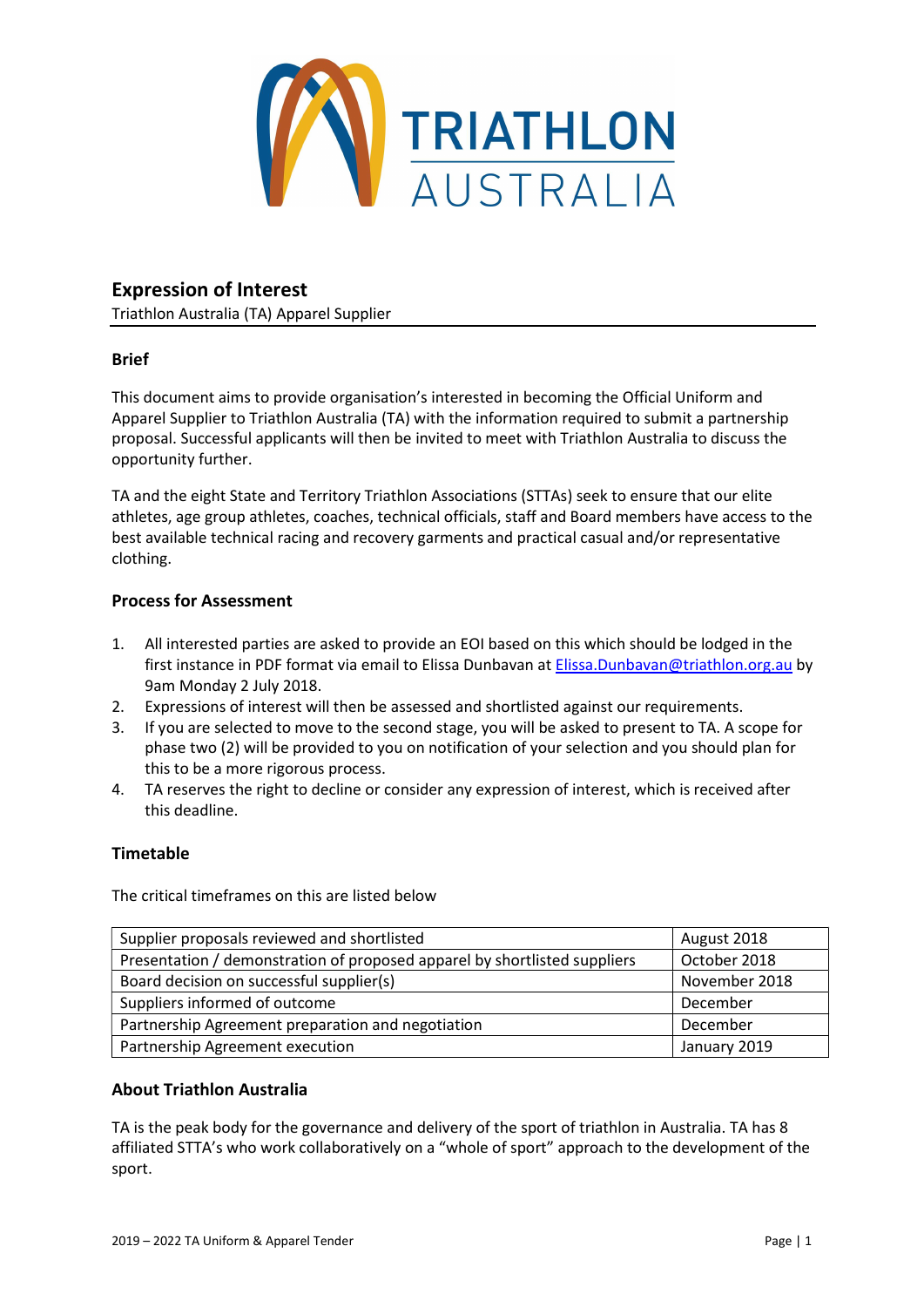

Key stakeholder groups include elite athletes, development athletes, age group athletes, annual members, event participants, coaches, officials, administrators, volunteers, race organisers and TA staff.

TA sanctions and oversees the delivery of local, regional, state, national and international events conducted in Australia - from grass roots enticer and kids races, through to ITU World Championship races.

## Apparel Requirements

TA will partner with a suitably qualified supplier or joint suppliers who can deliver a quality product and distribution service. Below is a high level summary of TA and STTA's apparel and uniform requirements. A detailed breakdown of garment types and order quantities will be provided to all Stage Two applicants.

| <b>Designation</b>      | <b>Garment Type</b>  | Quantity<br>(approx.) | <b>Design</b><br>Cycle | <b>Order Cycle</b> | <b>Delivery</b><br>Range | <b>Merchandise</b> |
|-------------------------|----------------------|-----------------------|------------------------|--------------------|--------------------------|--------------------|
| <b>TA National Team</b> | Comp<br>٠            |                       | 4 years                | Annually           | First delivery           | Yes                |
|                         | <b>Training</b>      |                       |                        |                    | early March              |                    |
|                         | Formal uniform<br>٠  |                       |                        |                    |                          |                    |
| TA Age Group Team       | Comp<br>٠            |                       | 4 years                | Annually           |                          | Yes                |
|                         | <b>Training</b><br>٠ |                       |                        |                    |                          |                    |
|                         | Casual<br>٠          |                       |                        |                    |                          |                    |
| <b>TA Corporate</b>     | <b>Business</b><br>٠ |                       | 4 years                | Annually           |                          | <b>No</b>          |
| Uniform                 | Workforce            |                       |                        |                    |                          |                    |
|                         | Uniform<br>٠         |                       |                        |                    |                          |                    |
| TA Technical            | Workforce<br>٠       |                       | 4 years                | Biannually         |                          | Yes                |
| STTA's Development      | Comp<br>٠            |                       | 4 years                | Annually           |                          | Yes                |
| Team                    | <b>Training</b><br>٠ |                       |                        |                    |                          |                    |
| STTA's Corporate        | <b>Business</b><br>٠ |                       | 4 years                | Annually           |                          | No                 |
|                         | Workforce            |                       |                        |                    |                          |                    |
|                         | Uniform              |                       |                        |                    |                          |                    |

It is the intention for this tender to be "whole of sport" and include all STTA's. TA however, cannot guarantee this but will use its best endeavours to align all nationally.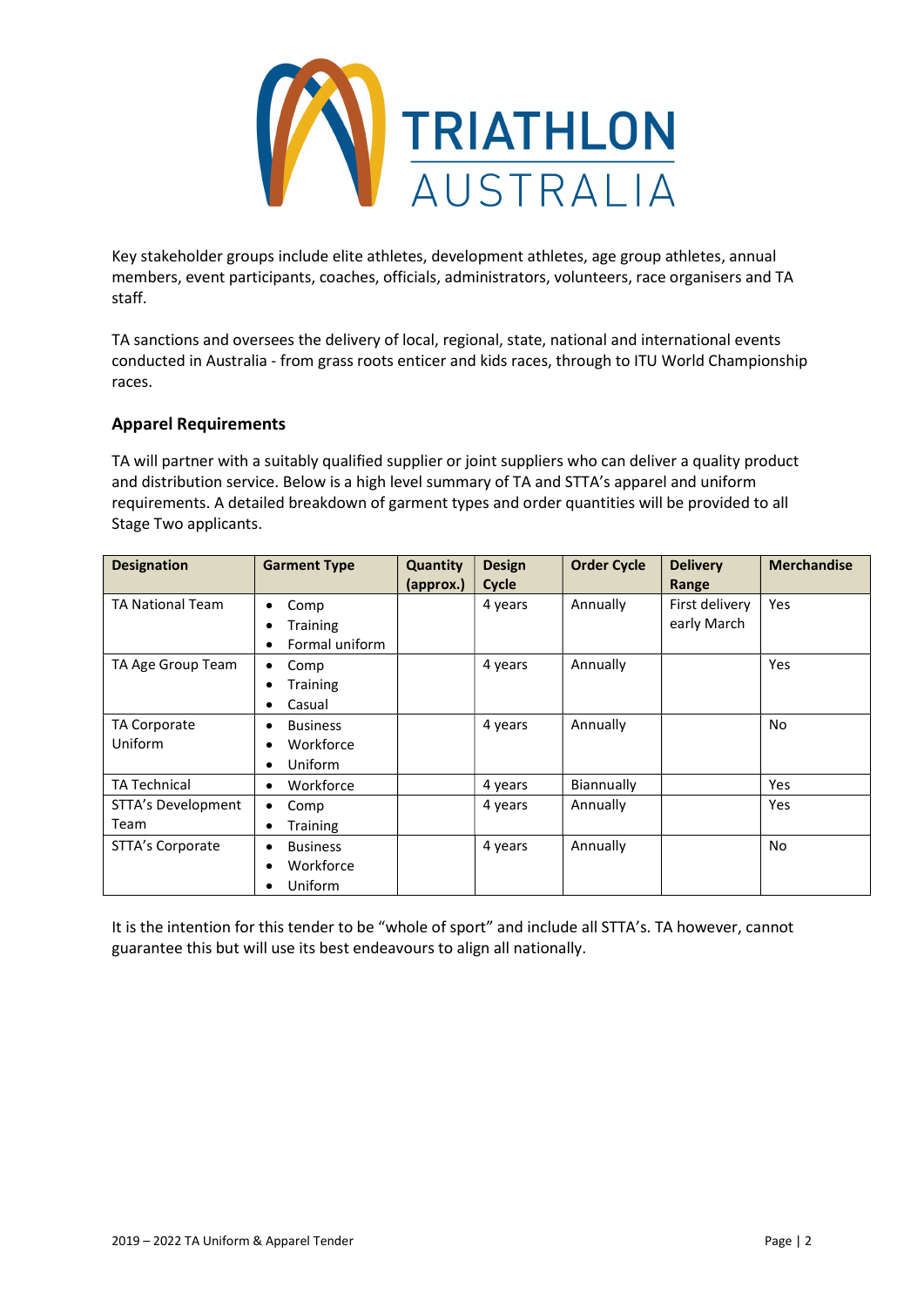

## Expression of Interest Required Details

Triathlon Australia (TA) Apparel Supplier

Please fill in the below form (electronically) and return as a PDF to elissa.dunbavan@triathlon.org.au by 9am Monday 2 July 2018.

#### Contact Details

Provide the primary contact details below;

| <b>Contact Name</b>  |  |
|----------------------|--|
| Contact E-mail       |  |
| <b>Contact Title</b> |  |
| Contact Phone        |  |
| Company              |  |

#### Ordering, Supply and Delivery

Please answer the following questions regarding your ordering, supply and delivery capability;

| How long is your order to delivery process (actually working days)          | $45 - 60$ Days |    |
|-----------------------------------------------------------------------------|----------------|----|
|                                                                             | Yes            | No |
| Do you have minimum ordering quantities across all items                    |                |    |
| Do you offer a pick and pack service (domestically and internationally)     |                |    |
| Do you have a stock holding inventory management system                     |                |    |
| Do you have capability to service clubs who have high customization but low |                |    |
| minimum order quantities                                                    |                |    |

#### Design

Please answer the following questions regarding your design capability. Note: Triathlon Australia currently work with a Brand Utilization Company.

|                                                                                  | Yes | No |
|----------------------------------------------------------------------------------|-----|----|
| Do you have internal design capability based in Australia                        |     |    |
| We can produce annual ranges of 60 plus garments                                 |     |    |
| We will work with individual athletes to meet certain product needs              |     |    |
| We have experience in team wear design across multiple codes                     |     |    |
| We can customize ranges and offer off the shelf options                          |     |    |
| We can offer a variety of products includes race, wear, casual/training apparel, |     |    |
| corporate, compression and other products including accessories                  |     |    |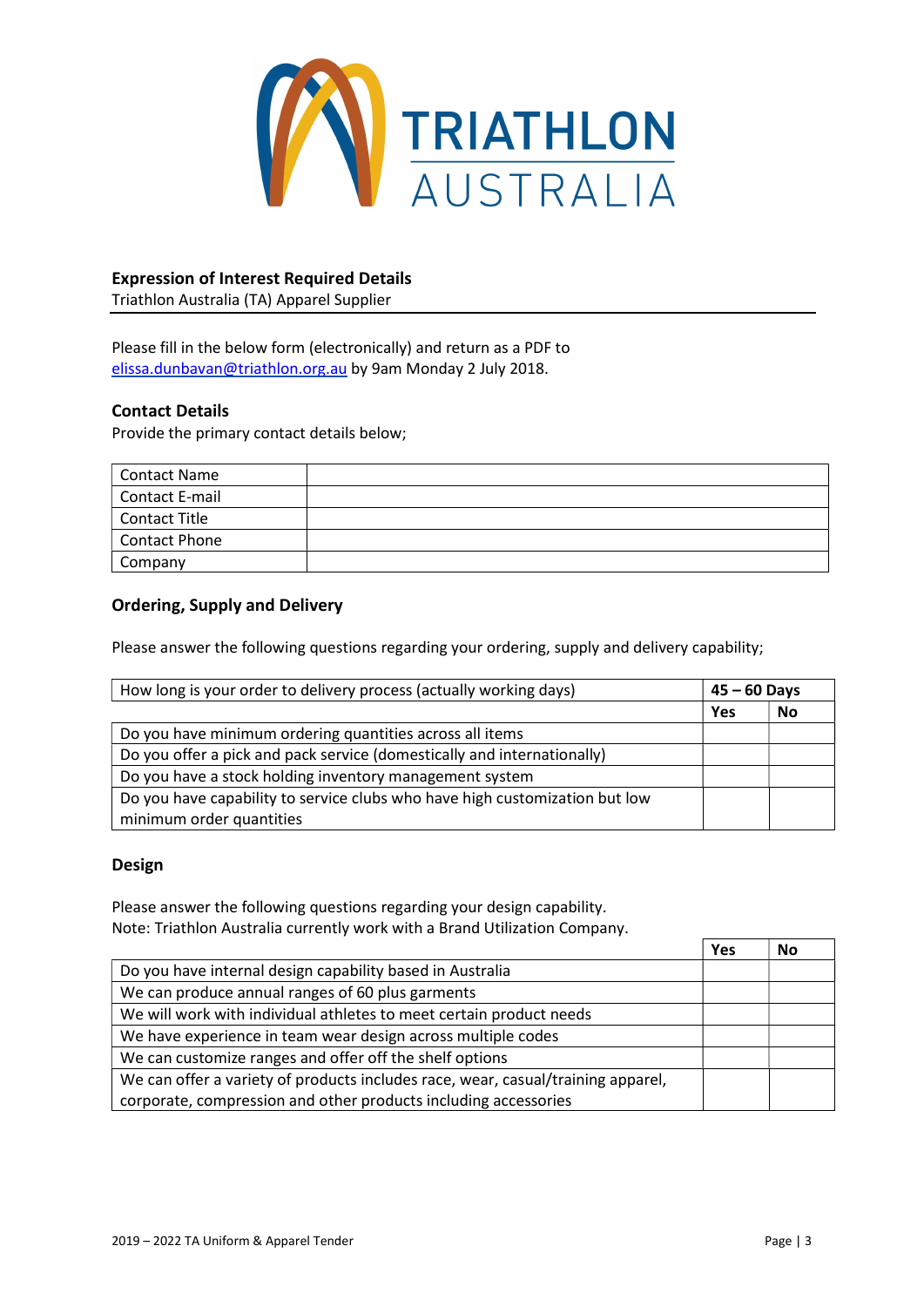

## Technology, Research and Development

Please answer the following questions regarding your technology, research and development capabilities;  $V_{\text{ext}}$  No

|                                                                       | Yes | NO |
|-----------------------------------------------------------------------|-----|----|
| We can provide products to mitigate extremes of low/high temperatures |     |    |
| We can accommodate difference in wet suit and non wet suit events     |     |    |
| Enable the secure carriage of personal data collection devices        |     |    |
| Provide access to the most effective manufacturing techniques         |     |    |
| We can customize ranges and offer off the shelf options               |     |    |
| Do you utilise the latest up to date technical apparel                |     |    |

## Merchandising

Please provide details of your merchandising capabilities;

|                                                                      | Yes | No |
|----------------------------------------------------------------------|-----|----|
| We would like to commercialize a range of TA team and event garments |     |    |
| We have the capability to run an online store for TA's needs         |     |    |
| We would commit to at-event sales for event properties               |     |    |
| We hold the risk for you on excess stock                             |     |    |
| We have the capability to run an online store for Triathlon Club's   |     |    |

#### Items

Please indicate what garments you would be interested in supplying TA by ticking the 'yes' box and Average Minimum Order. This is just an indicative guide and will be dealt with in more details in Phase 2;

|                                                                            | Yes | Average              |
|----------------------------------------------------------------------------|-----|----------------------|
|                                                                            |     | <b>Minimum Order</b> |
| <b>Performance Team</b>                                                    |     |                      |
| <b>Example:</b> racing suits (ITU compliant)                               |     |                      |
| <b>Team Kit - Training/Casual</b>                                          |     |                      |
| Examples: Cycling (Jersey, Knicks, accessories) Run (shorts, tops, tights, |     |                      |
| accessories), shorts, tee's, towels, swim caps                             |     |                      |
| <b>Travel Wear</b>                                                         |     |                      |
| Examples: Large travel bags, backpacks, bike bags                          |     |                      |
| <b>Formal &amp; Corporate</b>                                              |     |                      |
| Examples: Polo's, shirts, chino pants/shorts, blazer                       |     |                      |
| <b>Wet/Cold Weather</b>                                                    |     |                      |
| Examples: Jackets - (Light rain, thermal, gortex, puffer) hoodie, track    |     |                      |
| pants, beanies                                                             |     |                      |
| Recovery:                                                                  |     |                      |
| Example: Compression garments                                              |     |                      |